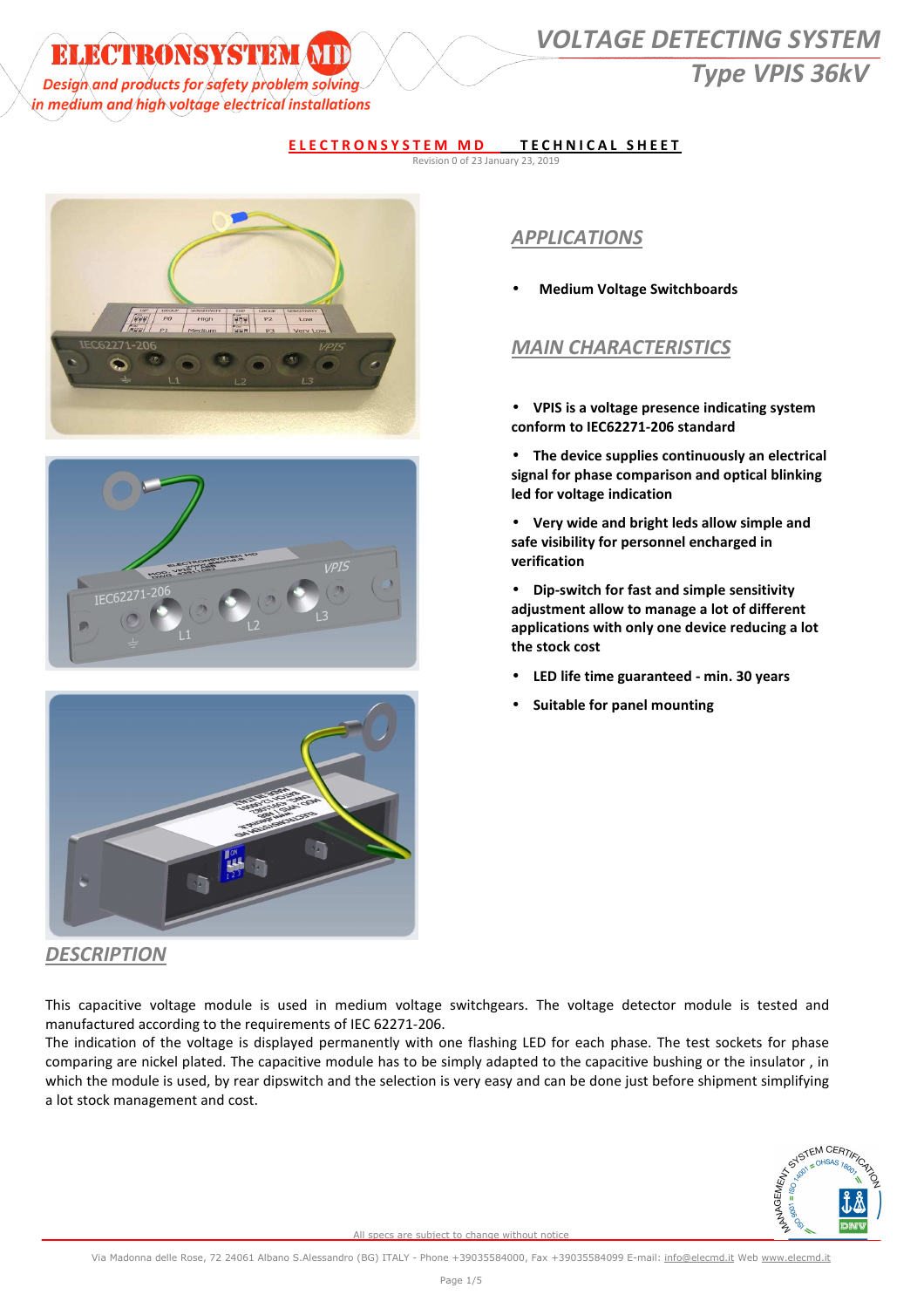## **ELECTRONSYSTEM (TI)** VOLTAGE DETECTING SYSTEM *Design and products for safety problem solving*

in medium and high voltage electrical installations

**ELECTRONSYSTEM MD TECHNICAL SHEET** 





| $-1$<br>aracteristics<br>$r \cap \cap \cap$<br>$-1$<br>uа.<br>ັ | $\sqrt{2}$<br>/DIC |    |                |
|-----------------------------------------------------------------|--------------------|----|----------------|
| Coupling capacity range                                         |                    | n⊦ | From 10 to 225 |
| <b>Medium Voltage range</b>                                     |                    | k٧ | From 3.3 to 36 |

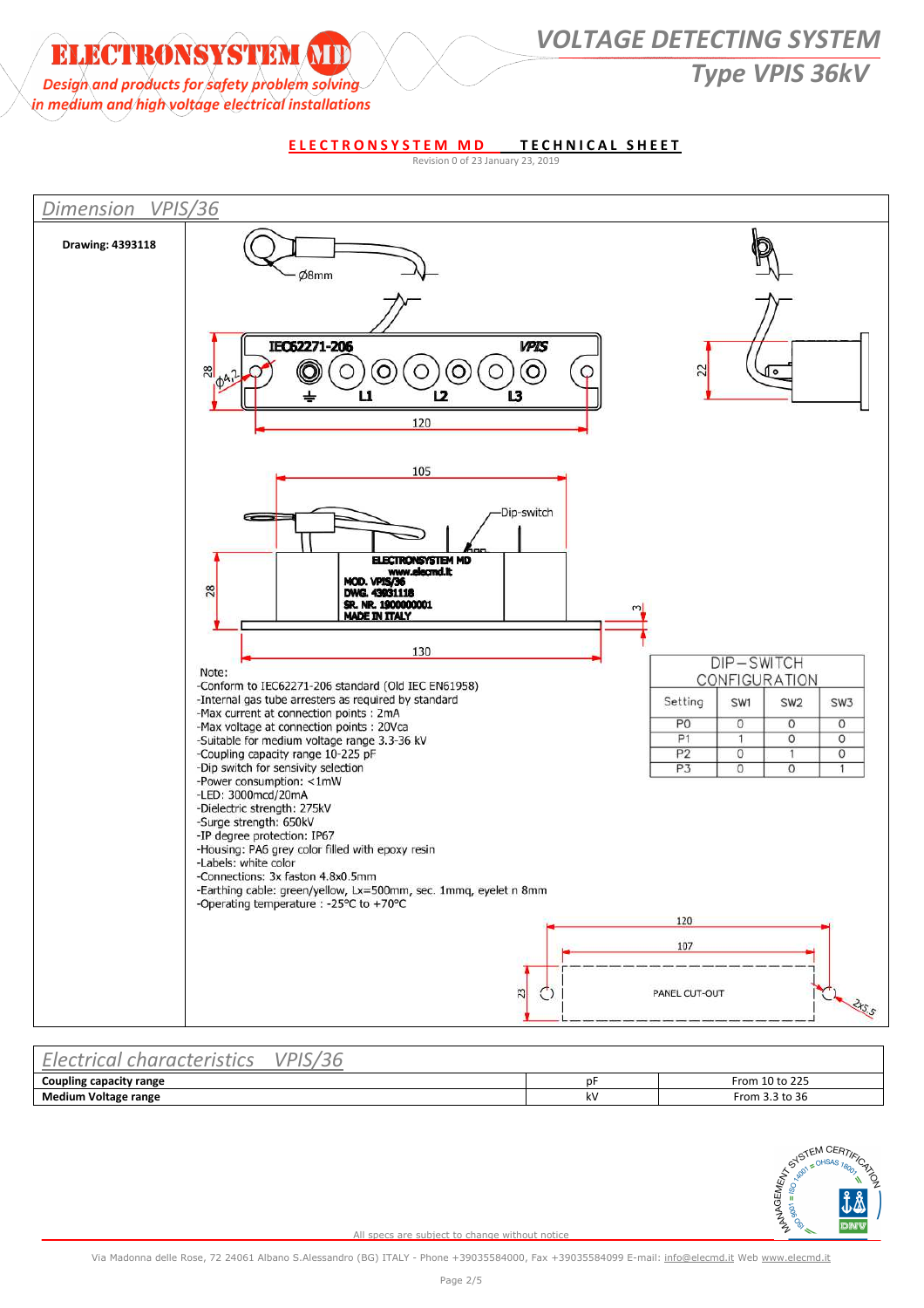# **ELECTRONSYSTEM ATDENTICALLY OLTAGE DETECTING SYSTEM EXECUTED A PROFILE AND RESERVE THE CONTRACT OF SUPPLIES AND TYPE VPIS 36kV** Type VPIS 36kV

in medium and high voltage electrical installations

**ELECTRONSYSTEM MD TECHNICAL SHEET** 

Revision 0 of 23 January 23, 2019



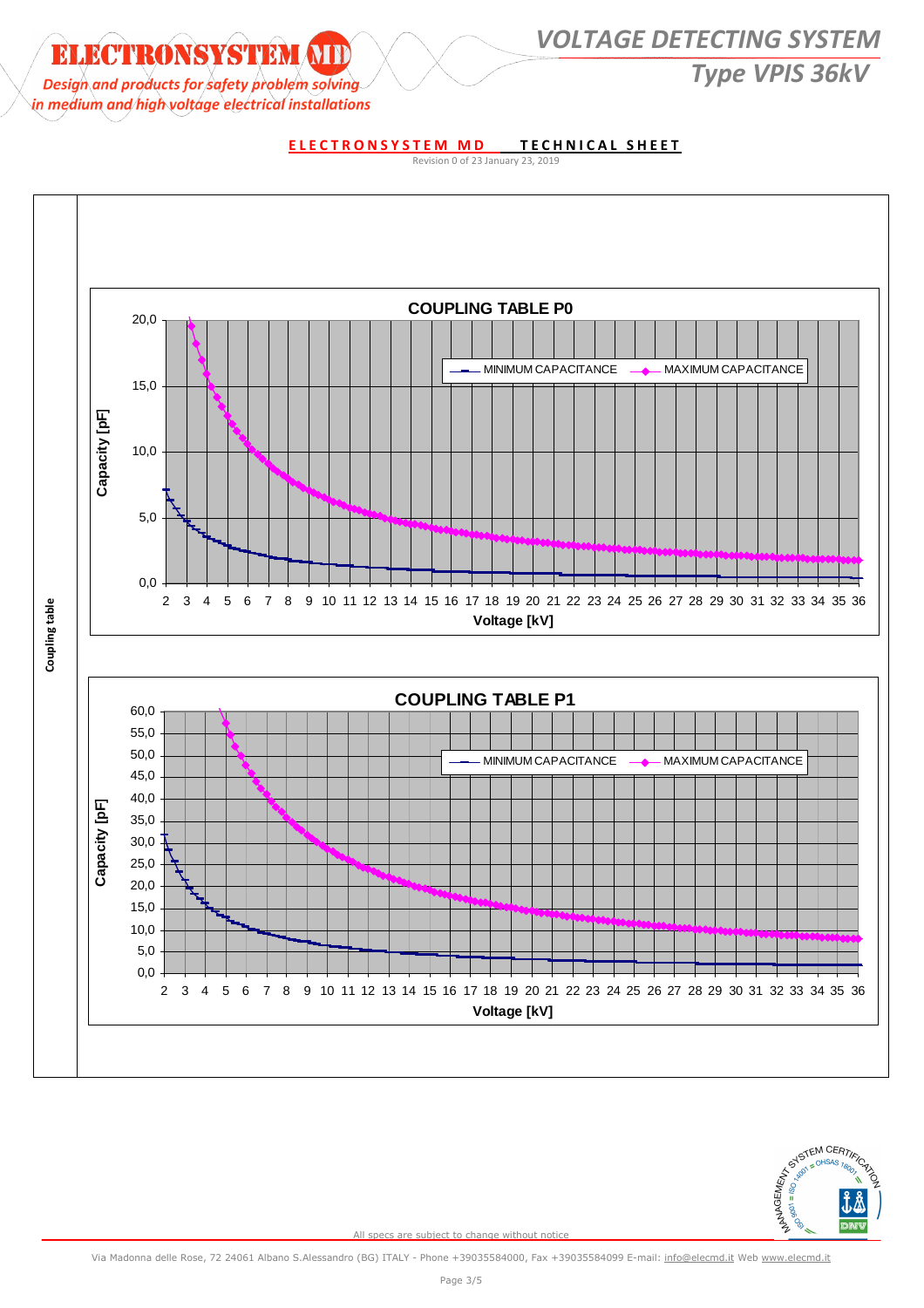## **ELECTRONSYSTEM ATDENTICALLY OLTAGE DETECTING SYSTEM** *Design* and products for safety problem solving *CONTRACTURE CONTRACTURE CONTRACTURE CONTRACTURE CONTRACTURE CONTRACTURE CONTRACTURE CONTRACTURE CONTRACTURE CONTRACTURE CONTRACTURE CONTRACTURE CONTRACTURE CONTRACTURE CON*

in medium and high voltage electrical installations

### **ELECTRONSYSTEM MD TECHNICAL SHEET**

Revision 0 of 23 January 23, 2019